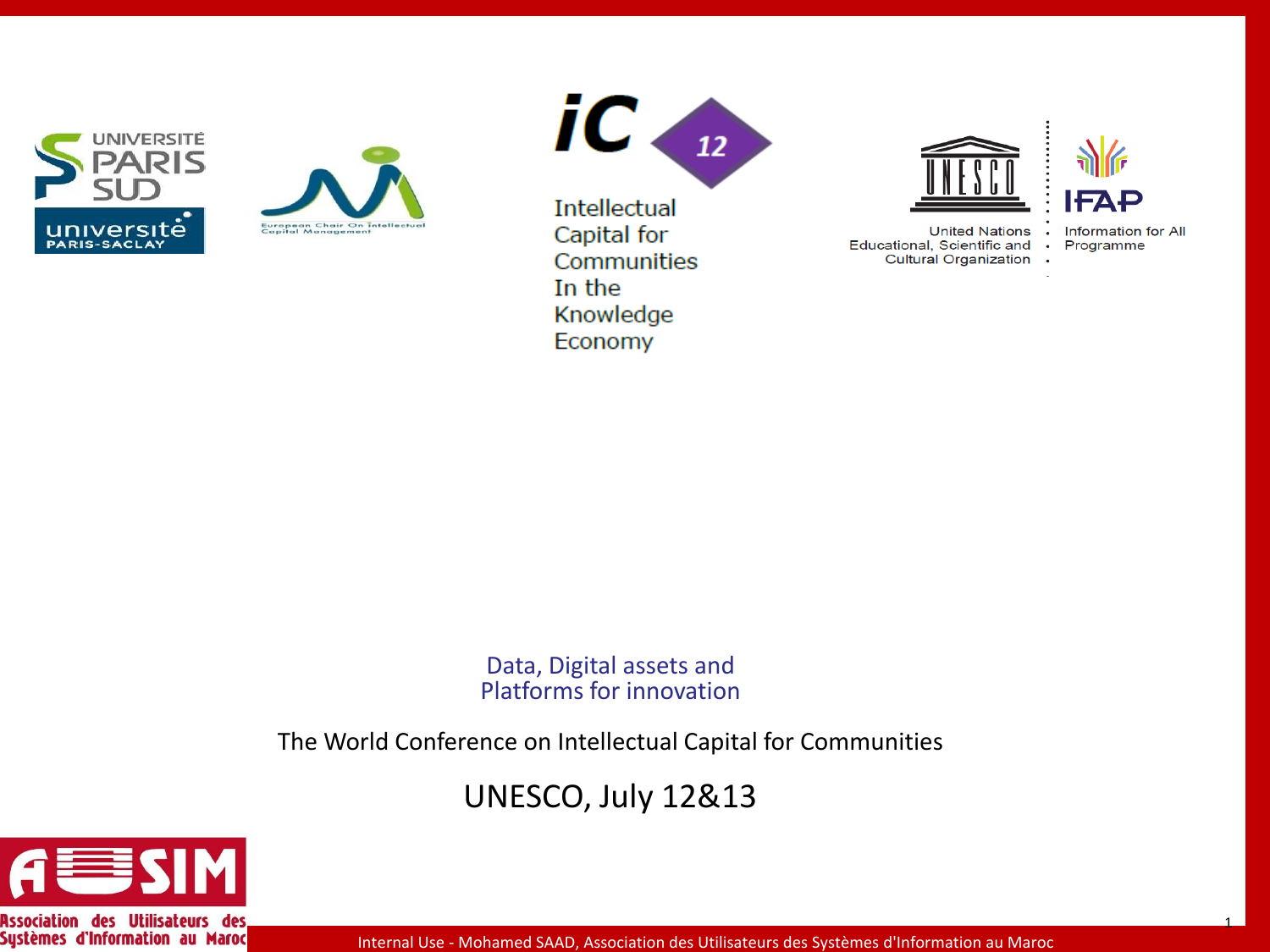# **Digital transformation of African Large firms**

Mohamed SAAD, Président AUSIM CIO, Bourse de Casablanca



Association des Utilisat Sustèmes d'Information au Maroc

Internal Use - Mohamed SAAD, Association des Utilisateurs des Systèmes d'Information au Maroc

Juil 2026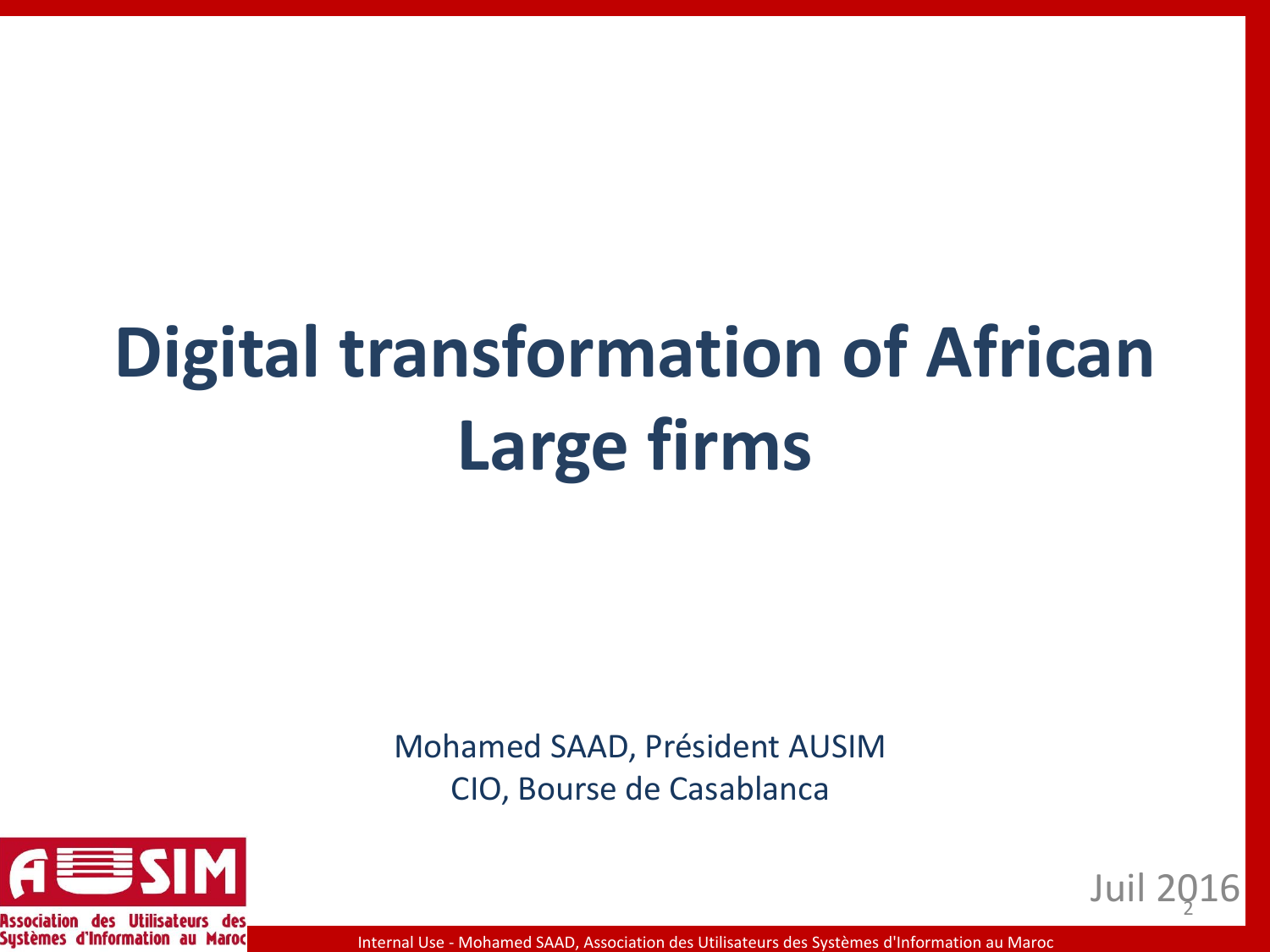### Association des Utilisateurs des Systèmes d'information au Maroc (AUSIM)



**Association des Utilisateurs Systèmes d'Information au Maroc**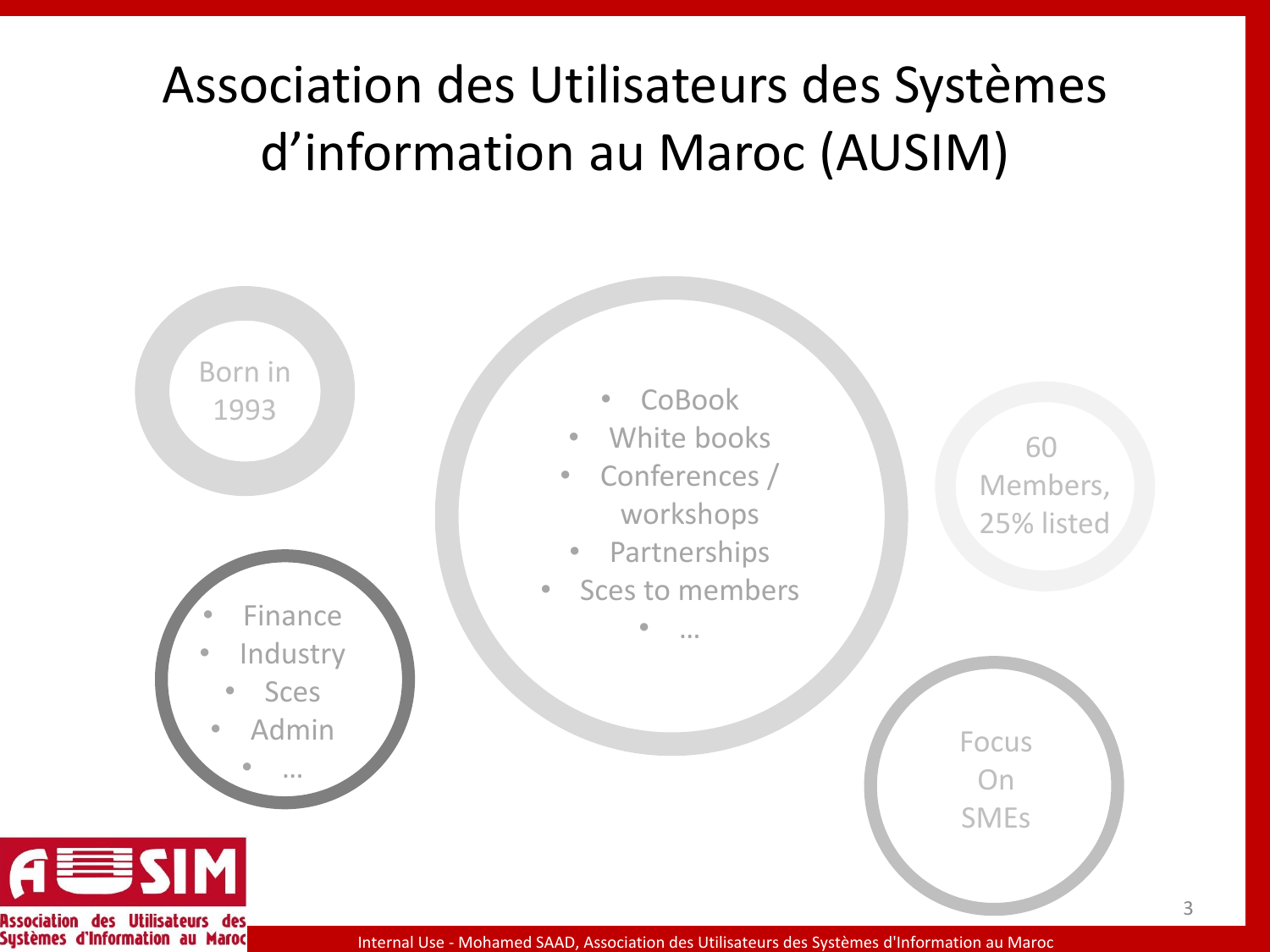### New Tech and innovative solutions will determine the future of our continent





**Systèmes d'Information au Maroc**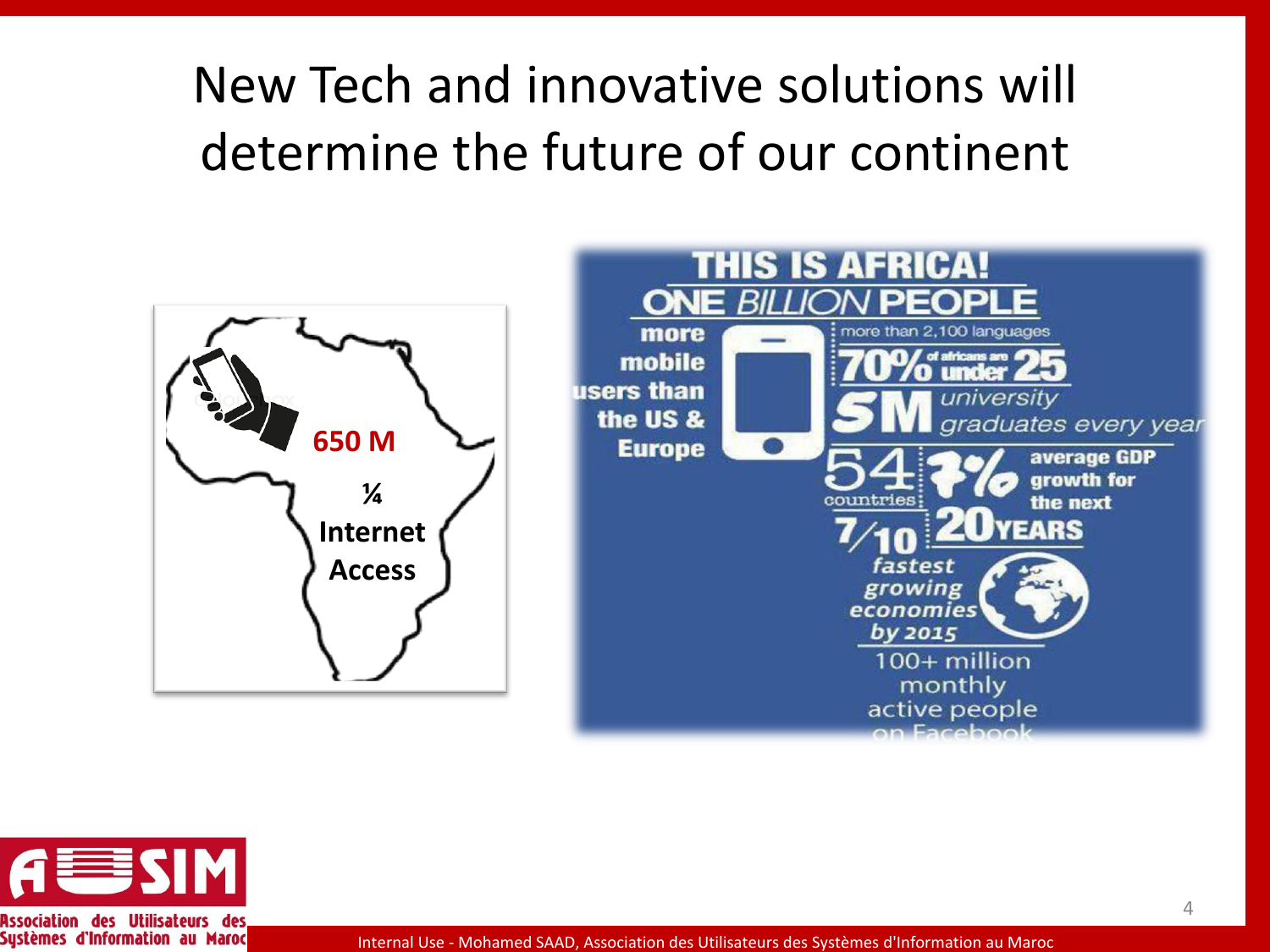#### What can digital bring to Africa



Digital can **empower** the lives of Africans and driving entrepreneurship, **innovation**  and income growth.

Digital can **accelerate** the economic and social inclusion : Health, education, social services…





Today's trade and economic marketplace is set on a **digital playing field**, which allows African firms to quickly become **global competitors**.



**Association des Utilisateurs Systèmes d'Information au Maroc**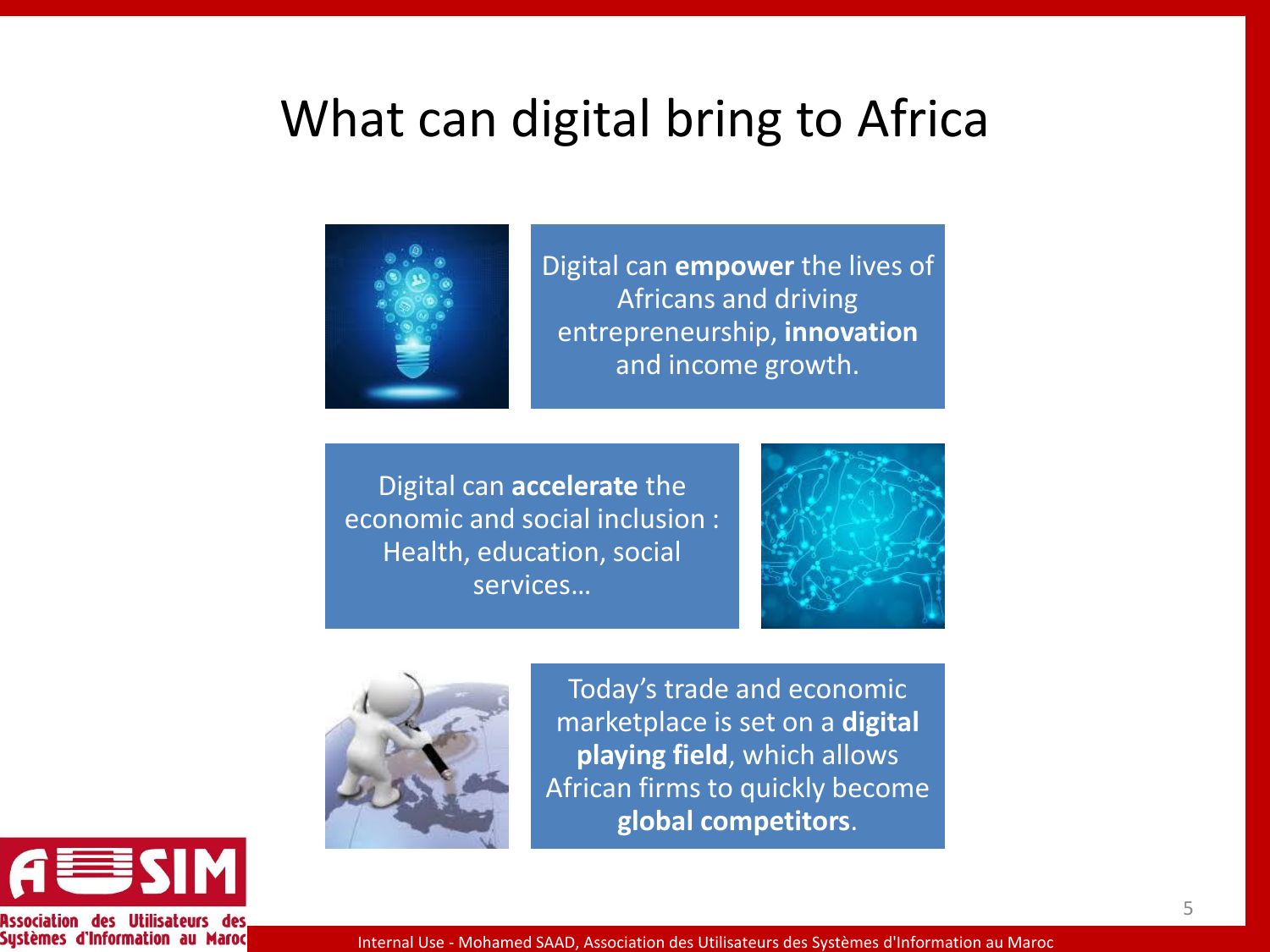



Internal Use - Mohamed SAAD, Association des Utilisateurs des Systèmes d'Information au Maroc

6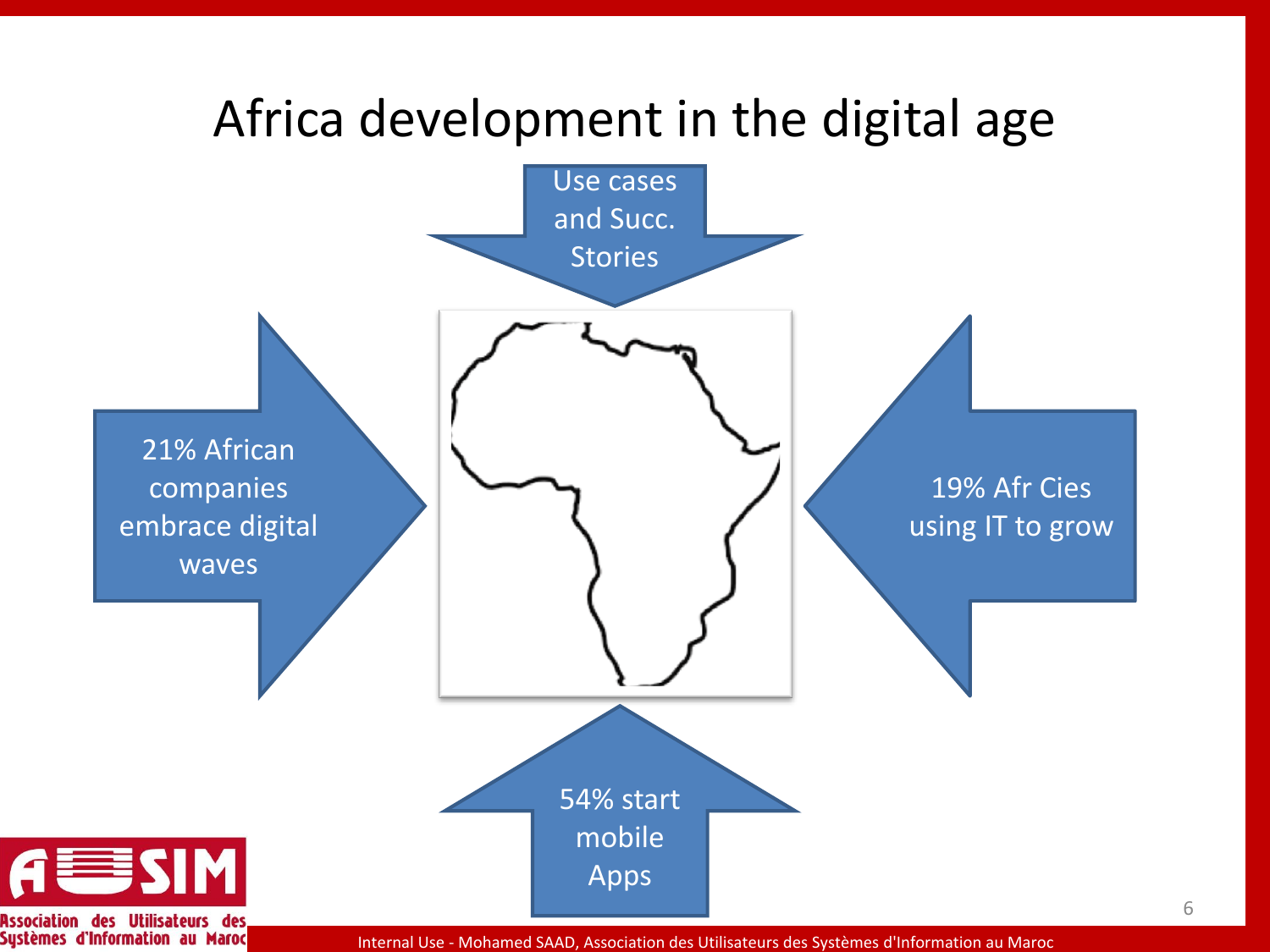## Use Cases



Internal Use - Mohamed SAAD, Association des Utilisateurs des Systèmes d'Information au Maroc

7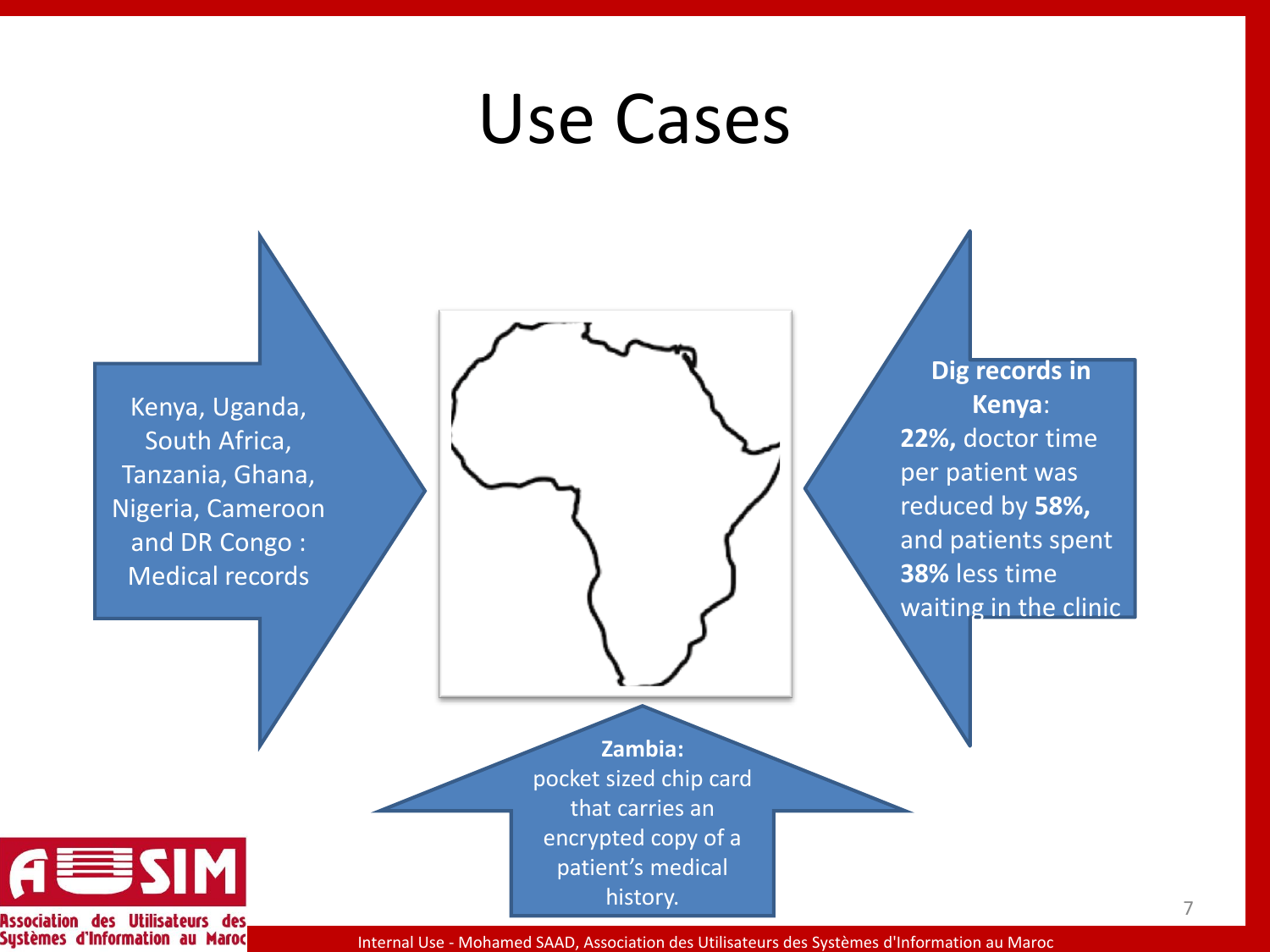## Use Cases

**Kenya**'s **M-Pesa** and online banking: For every **1000**  adults there are close to **700 (103 in 2003)**



**Tanzania**: first country **to deliver mobile savings, loans and interest bearing products**



**Association des Utilisateurs des Systèmes d'Information au Maroc**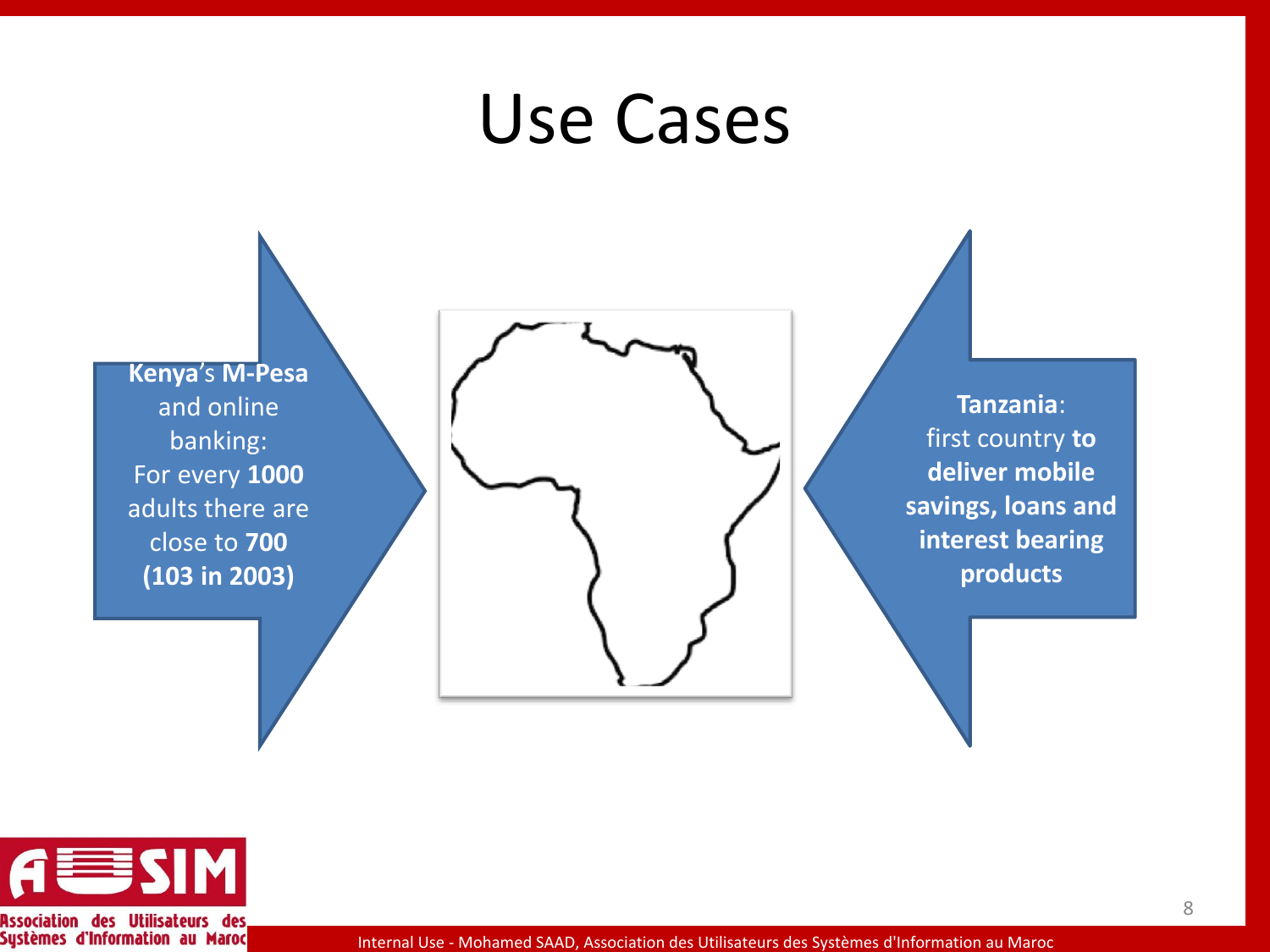#### Africa faces numerous challenges

**Digital Skills shortage**

**87%** of the African population is still unable to connect to the internet

Lack of broadband network Lack of wireless broadband.

African SMEs **don't gain** from digital transformation due to the lack of resources



**Association des Utilisateurs Systèmes d'Information au Maroc**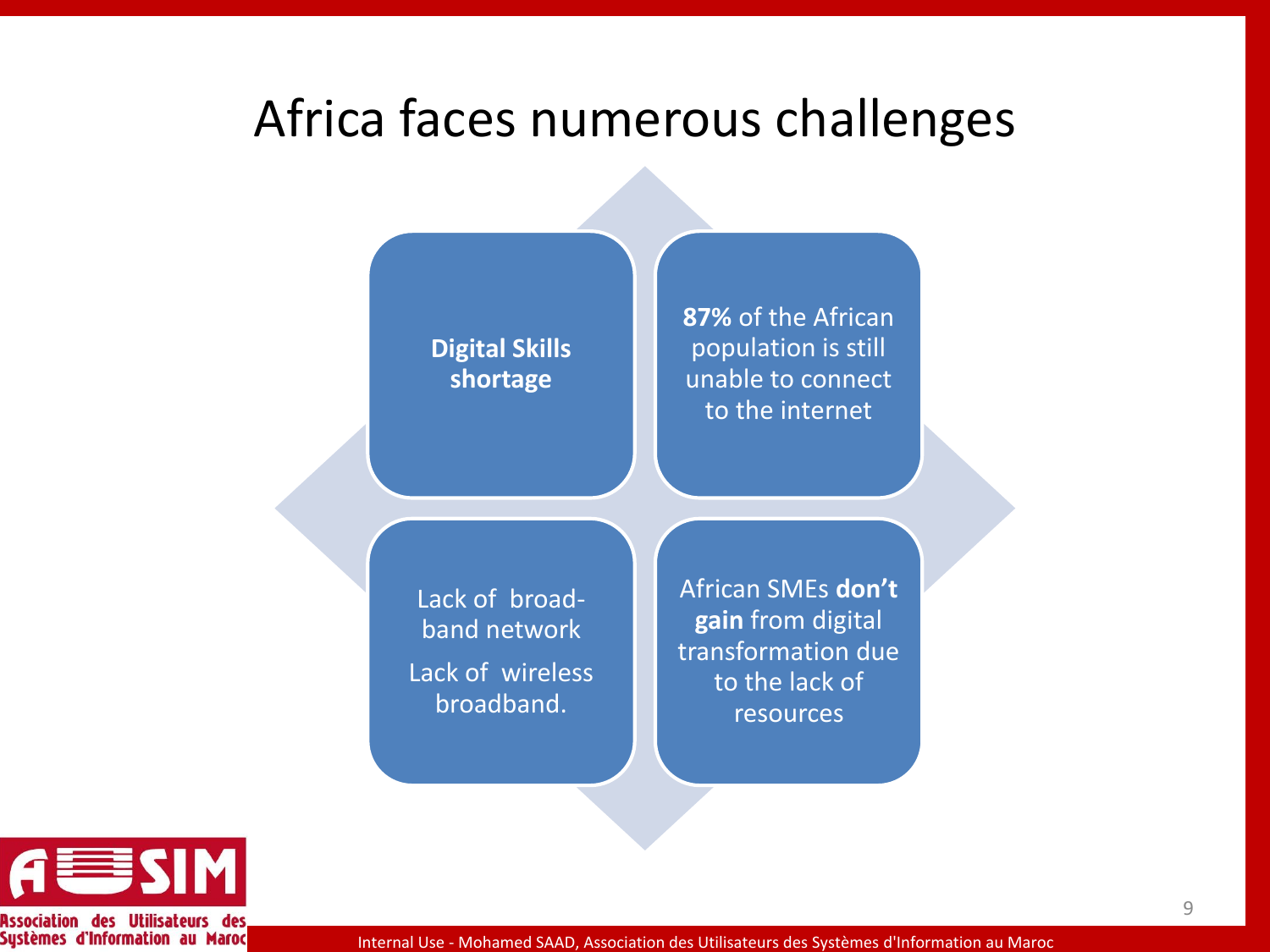#### Africa Digital trends

**Cloud computing provides the infrastructure for the digital economy, will enable African governments and companies to have all the digital access and storage they require on a pay per use basis.**



Sustèmes d'Information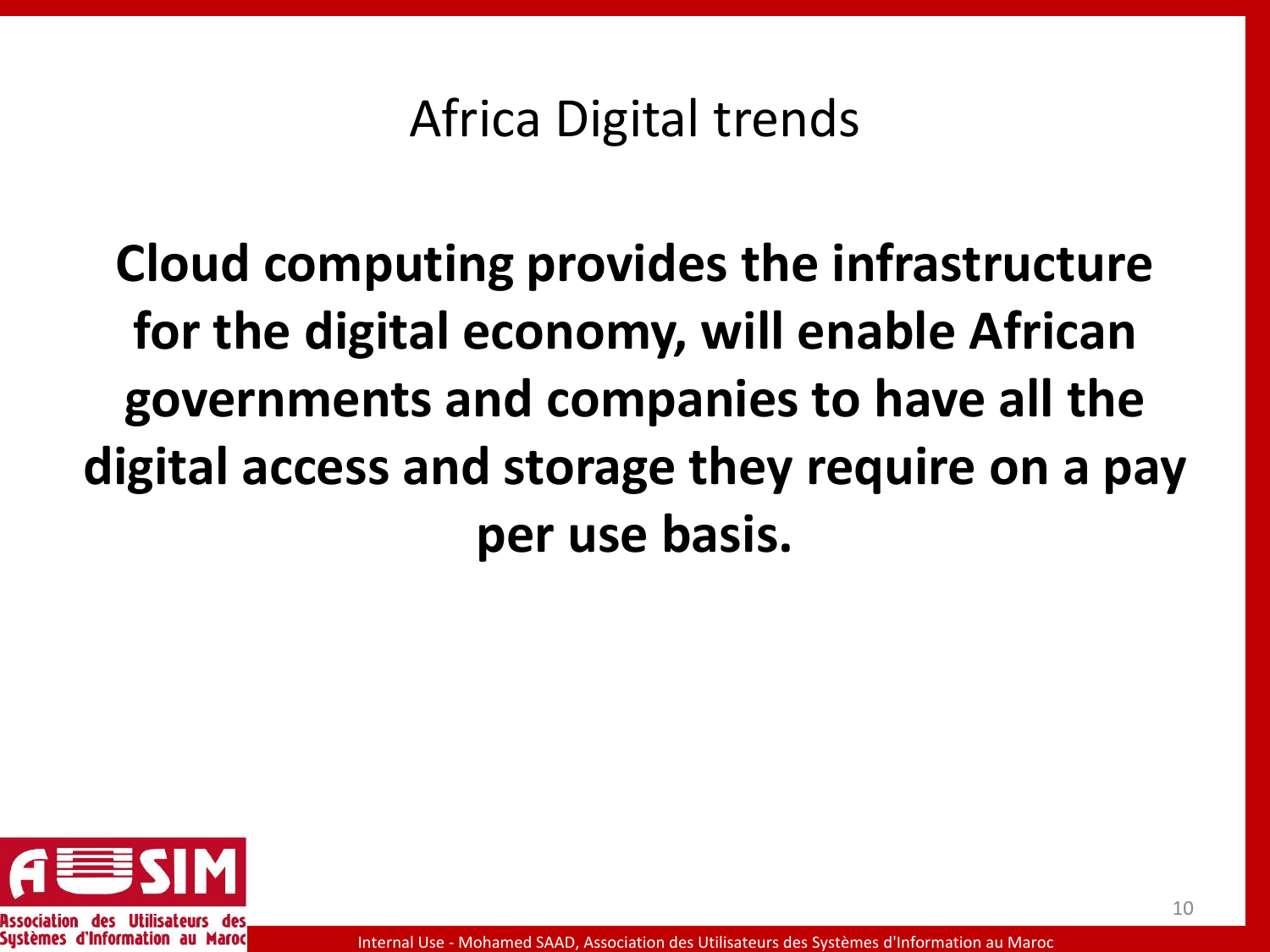#### Digital in Morocco: overview

Morocco ranked **second** only to South Africa in terms of **"internet readiness"**

**Increased** broadband access nationwide by extending fibre-optic networks into more isolated regions of the country and to roll out a 4G network.

Most of **Tax collection** are done on line

the number of mobile phone subscribers is the **highest** in Africa

The **digital economy's** value-added comes from the **BPO segment**. The offshore industry which includes call centers and other BPO activities



Sustèmes d'Information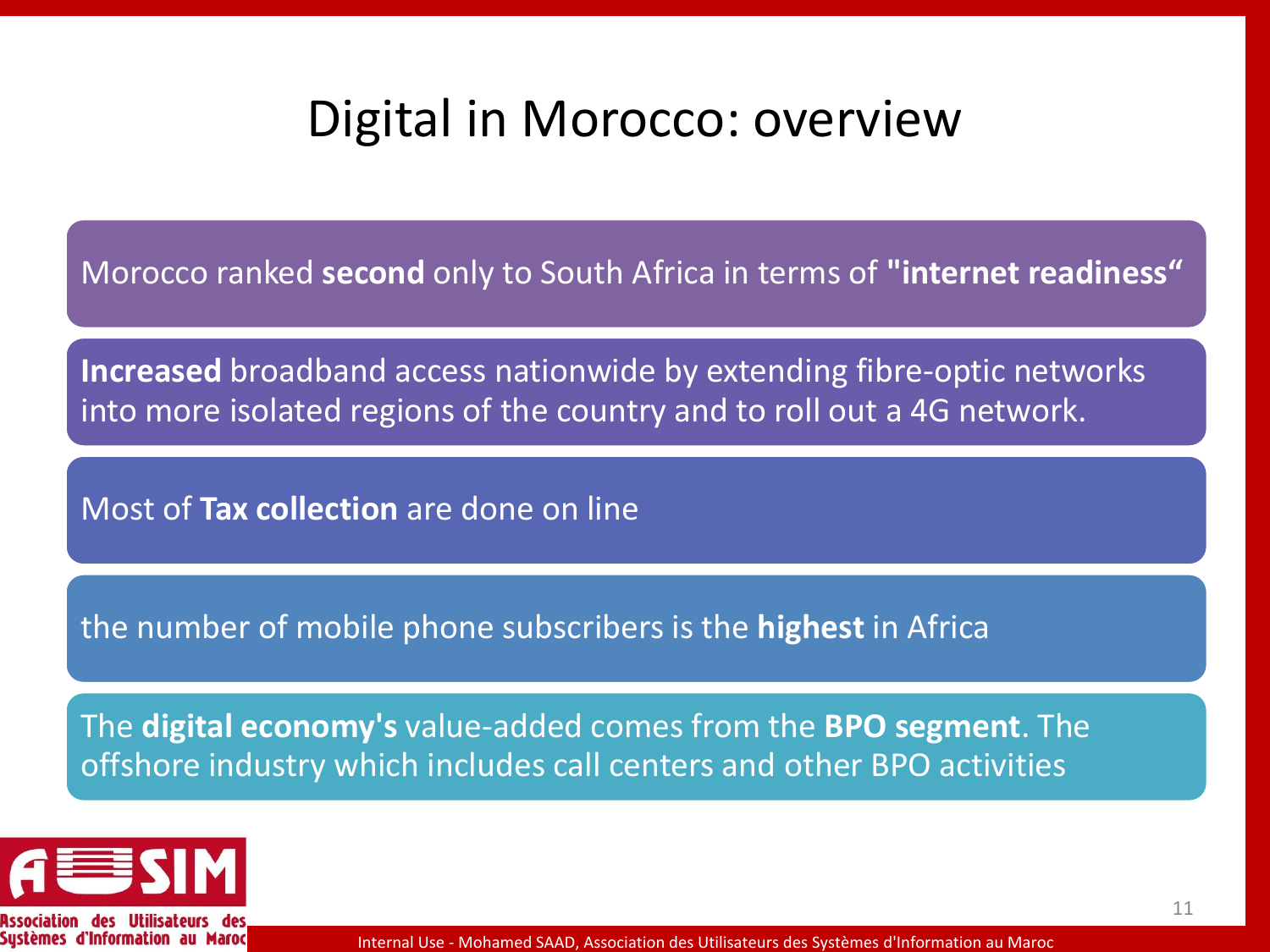#### Major Trends

#### Technologies Implemented in 2015

#### Technology Priority for 2016

Server Virtualization Enterprise Applications (ERP) Disaster Recovery/ Business... Analytics (including Business... Managed Print Services Managed Services Datacenter (Build or Expansion) Enterprise Applications (CRM) Unified Communication Advanced Security Solutions Hosting & Collocation in 3rd... Private Cloud Social Media / Social Business Desktop / Client Virtualization Enterprise Mobility Public Cloud Services Software Defined Networking Big Data Technologies







**Association** Systèmes d'Information au Maroc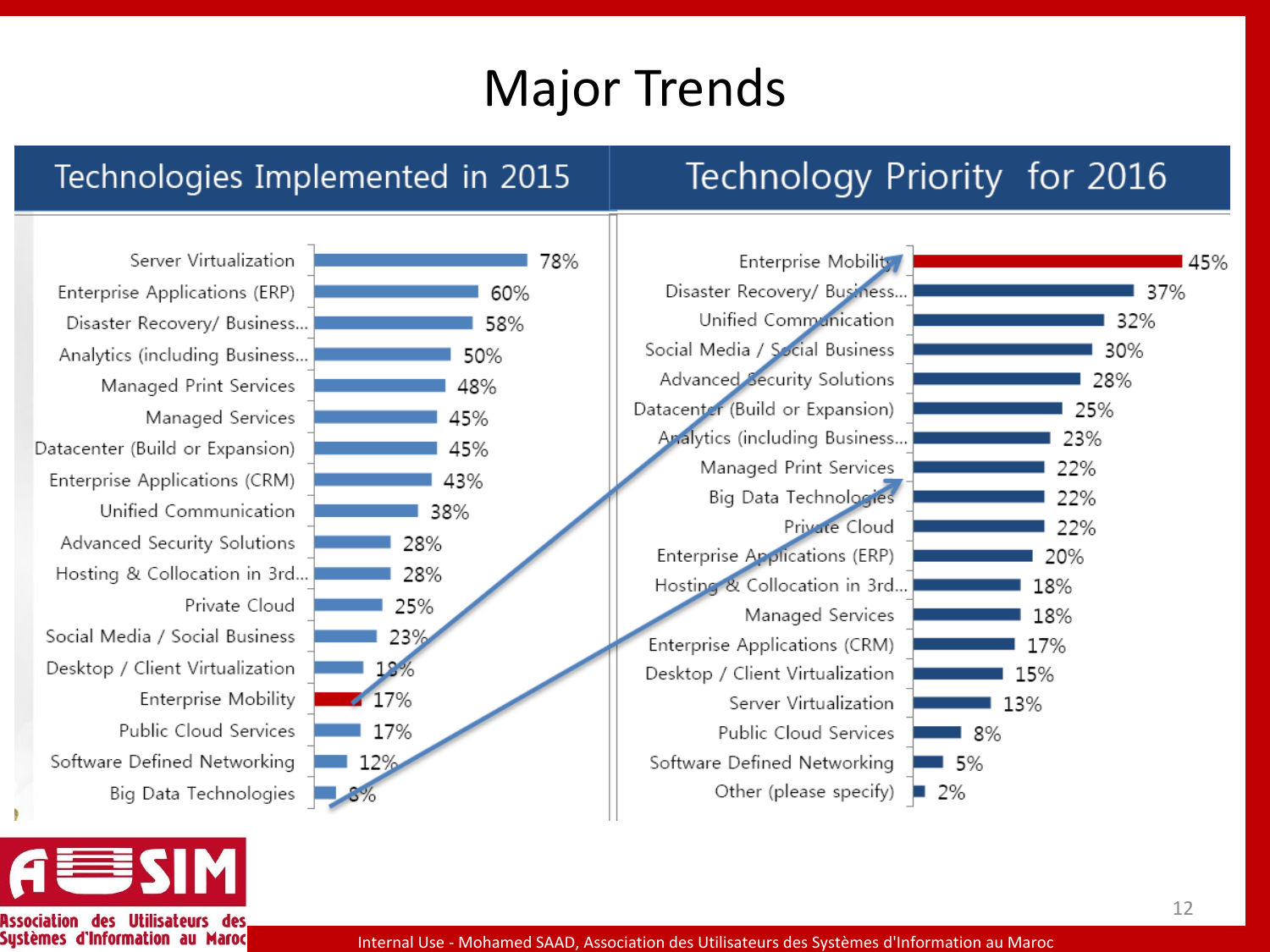#### Top 10 Morocco IT predictions 2016

IT security still a focus in 2016: New environments, new threats

Mobility will attract more investments

Digital transformation will gain more attention in Finance, Media and public sector

E-Commerce will become more and more mobile

Smart initiatives will be driven by private sector mainly in utilities and energy.

Organizations will invest in Social networks considered as a business tool

Organizations will invest seriously in Big Data technologies

Virtualization's last mile in Morocco

CMO's Evolving Into CTO's; CDiO are pointing noses

Digital transformation initiatives will be unmanageable due to lack of portfolio management skills



**Association des Utilis** Sustèmes d'Information au Maroc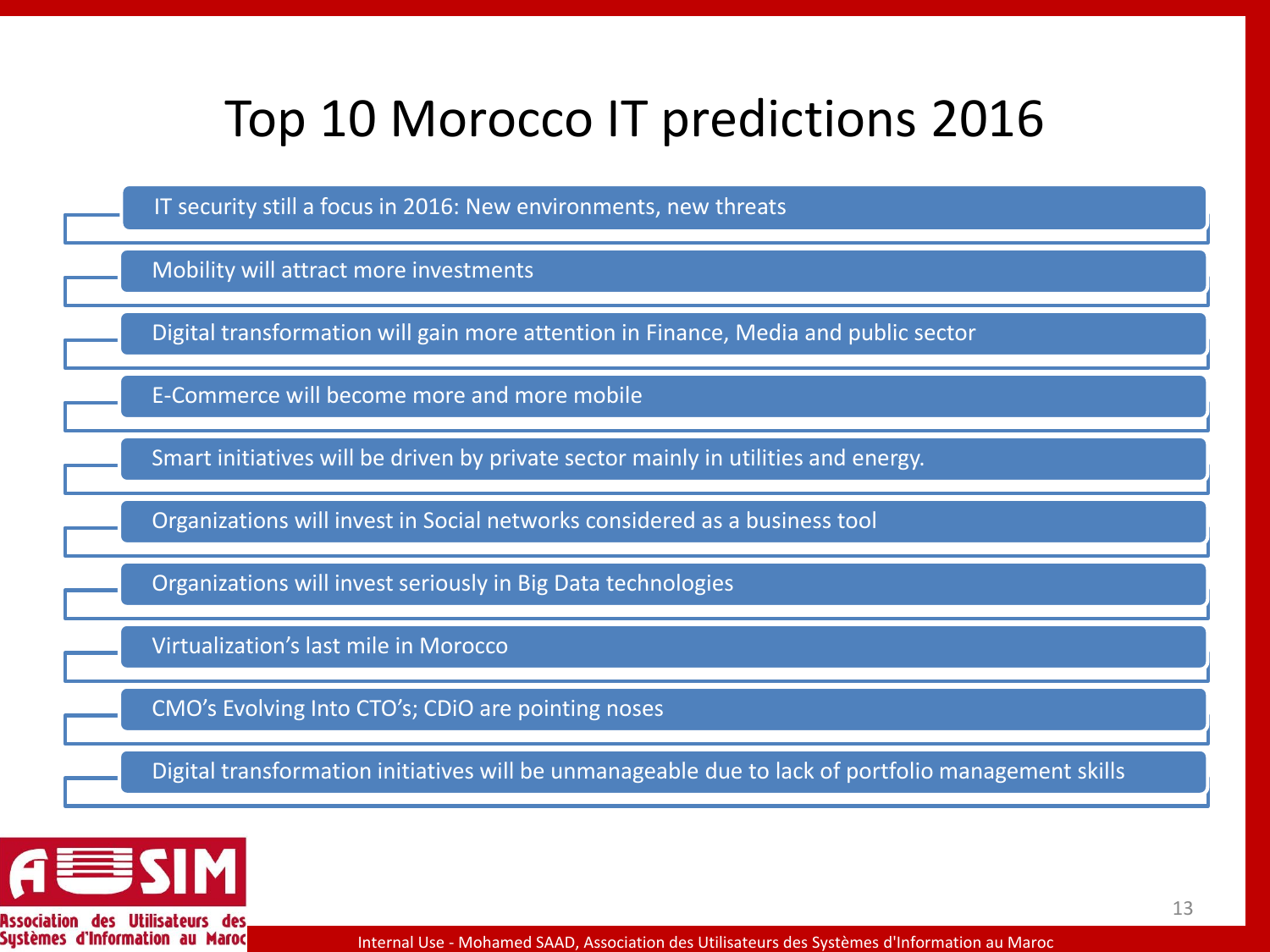| <b>Country</b>       | <b>IT Government body</b>                                                                              |
|----------------------|--------------------------------------------------------------------------------------------------------|
| 11                   | Ministère de l'Économie, de l'Industrie et du Numérique                                                |
| $\frac{1}{\sqrt{2}}$ | Ministère de l'Industrie, du Commerce, de l'Investissement et de l'Economie Numérique                  |
| $\bullet$            | Ministre des Technologies de la communication et de l'Economie numérique                               |
|                      | Ministre des Postes et des Télécommunications                                                          |
|                      | Ministre des télécommunications et de services postaux                                                 |
| $\frac{1}{\sqrt{2}}$ | Ministre des Communications et des Technologies de l'information                                       |
|                      | Ministre des Sciences et des Technologies                                                              |
|                      | Ministre de l'Economie Numérique et de la Poste                                                        |
|                      | Ministre des Technologies de l'Information, de la communication et des nouvelles technologies          |
|                      | Ministre de la Science et de la Technologie                                                            |
|                      | Ministre des Sciences, des Technologies de l'information et de la communication, et de<br>l'Innovation |
|                      | Ministre des Sciences et Technologies                                                                  |
|                      | Ministre des Sciences et Technologies                                                                  |
|                      | Ministre de l'Education, de la Culture, des Sports, de la Science et de la Technologie                 |
|                      |                                                                                                        |

Association des Utilisateurs des<br>Systèmes d'Information au Maroc

E